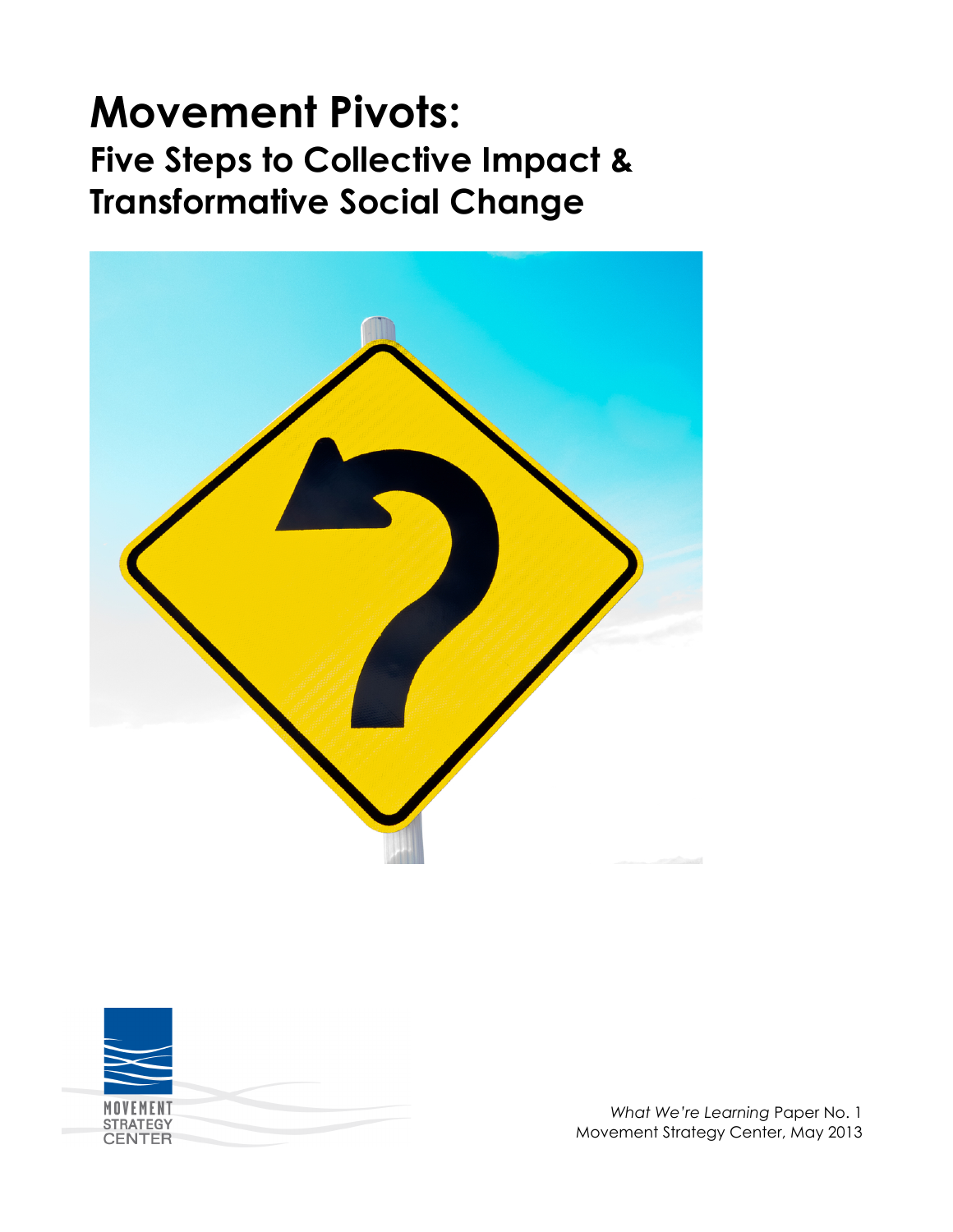#### **About** *Movement Pivots*

*Movement Pivots* is the first in a series of MSC mini publications called *What We're Learning*. Through these papers – each produced in conjunction with a specific movement gathering or action – MSC seeks to name and explore questions and challenges that we are hearing and observing throughout the social justice world. As the title implies, these papers represent "what we're learning," offering our words and thoughts to on-going dialogue among partners, allies, and friends we have not yet met.

The core contributors to the development of the movement pivots wording and concepts were MSC Senior Fellows Jidan Terry-Koon, Levana Saxon, Kristen Zimmerman, and Mimi Ho, drawing on the influence and input of others including Norma Wong and Move to End Violence. MSC Senior Fellow Julie Quiroz produced *Movement Pivots* based on that work, with design by Lily Wong.

#### **About Movement Strategy Center**

MSC is dedicated to transformative movement building: helping individuals, organizations, and alliances build their capacity to be strategic, collaborative, and sustainable. MSC is a national intermediary that works with over 300 partner grassroots organizations, alliances, and networks that operate at local, regional, and national levels. MSC works across sectors and within sectors. MSC supports local alliances that bring people in one place together across issues and constituencies, and supports national alliances that unite groups working on common issues.

© 2013, Movement Strategy Center 436 14th Street, 5th Floor, Oakland, CA 94612 www.movementstrategy.org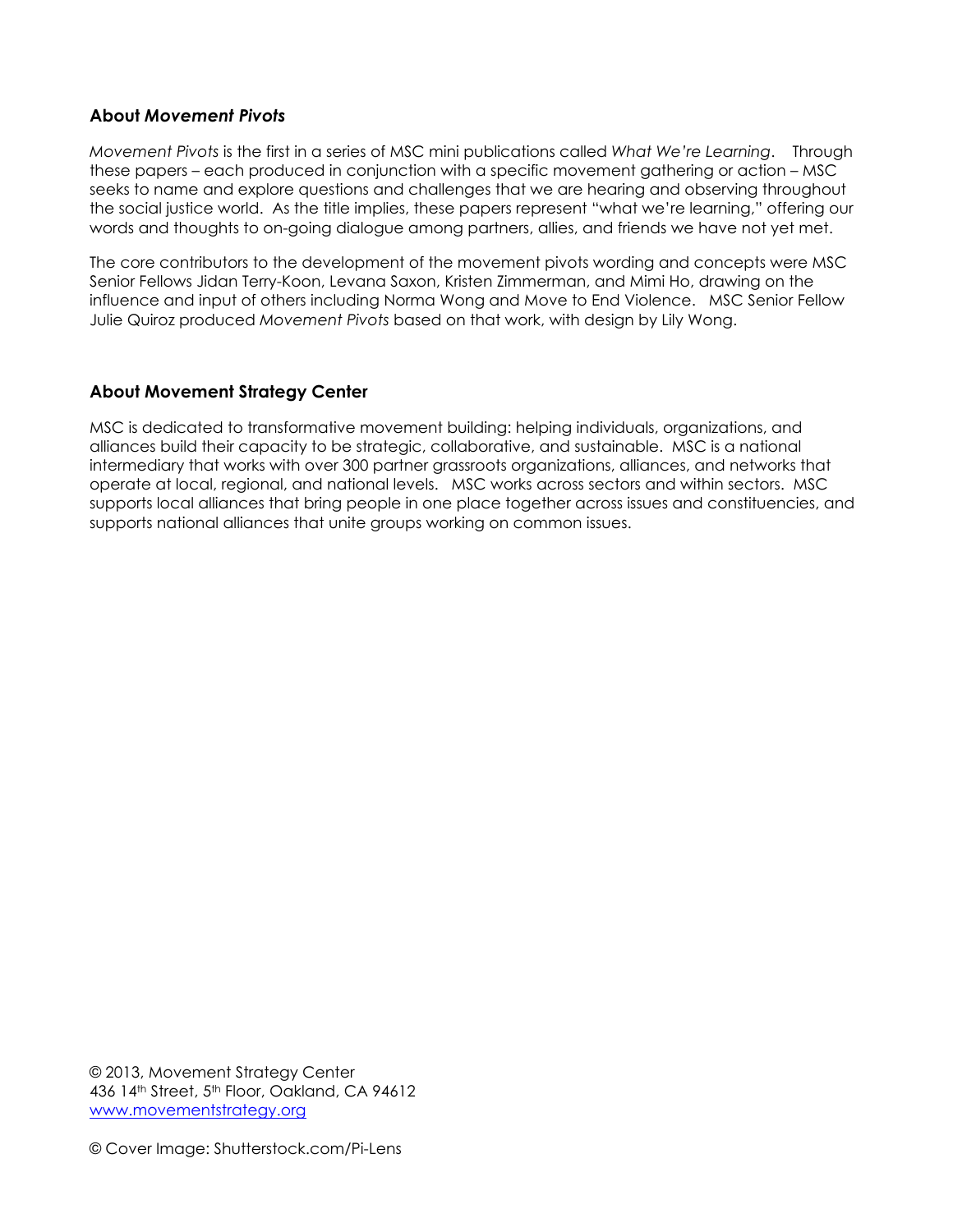## **Introduction: Setting Great Change Into Motion1**

When a wave of change sweeps over society — where does it start and what determines its direction and outcome? As Gandhi began his march to the sea or Rosa Parks made her stand on the bus, what were all the threads — in their lives and others' — that led to that moment? What set these great changes in motion?

While the precise beginnings may never be known, the paths and the practices of these movements were indisputably transformative. Guided by visions that were bold and audacious, these movements were informed by the reality of the time, yet radically departed from it. Their goals were often dismissed as unrealistic, delusional, or — as charged in the case of slavery, abolition, or apartheid — against the very laws of nature. The distance they were attempting to travel was vast.

Trying to change even one system is a perilous and elusive task; transforming the very fabric and DNA of the whole society can seem like an act of magic. Somehow these movements found ways to shift the minds, hearts, and spirit of individual people and spur a metamorphosis in the "collective body." They made it possible for everyday people to re-imagine and reinvent their world, to take risks they previously thought impossible, and ultimately to *be* different. They created energy and momentum that shifted everything the movement touched —

*The degree to which a movement will actually reshape society often hinges on the real-time practices of that movement* **—** *the way the people in that movement individually and collectively embody the core values and new culture at the heart of the movement.*

individuals, families, communities, organizations, and institutions in their own society and other societies over many, many generations. They created paths for individual and collective transformation — no small feat.

The degree to which a movement will actually re-shape society often hinges on the real-time practices of that movement — the way the people in that movement individually and collectively embody the core values and new culture at the heart of the movement.

<sup>&</sup>quot;"""""""""""""""""""""""""""""""""""""""""""""""""""""" 1 This introduction and other text in this booklet are drawn from MSC's forthcoming publication (by Kristen Zimmerman), exploring movement organizations' use of collective transformative practices.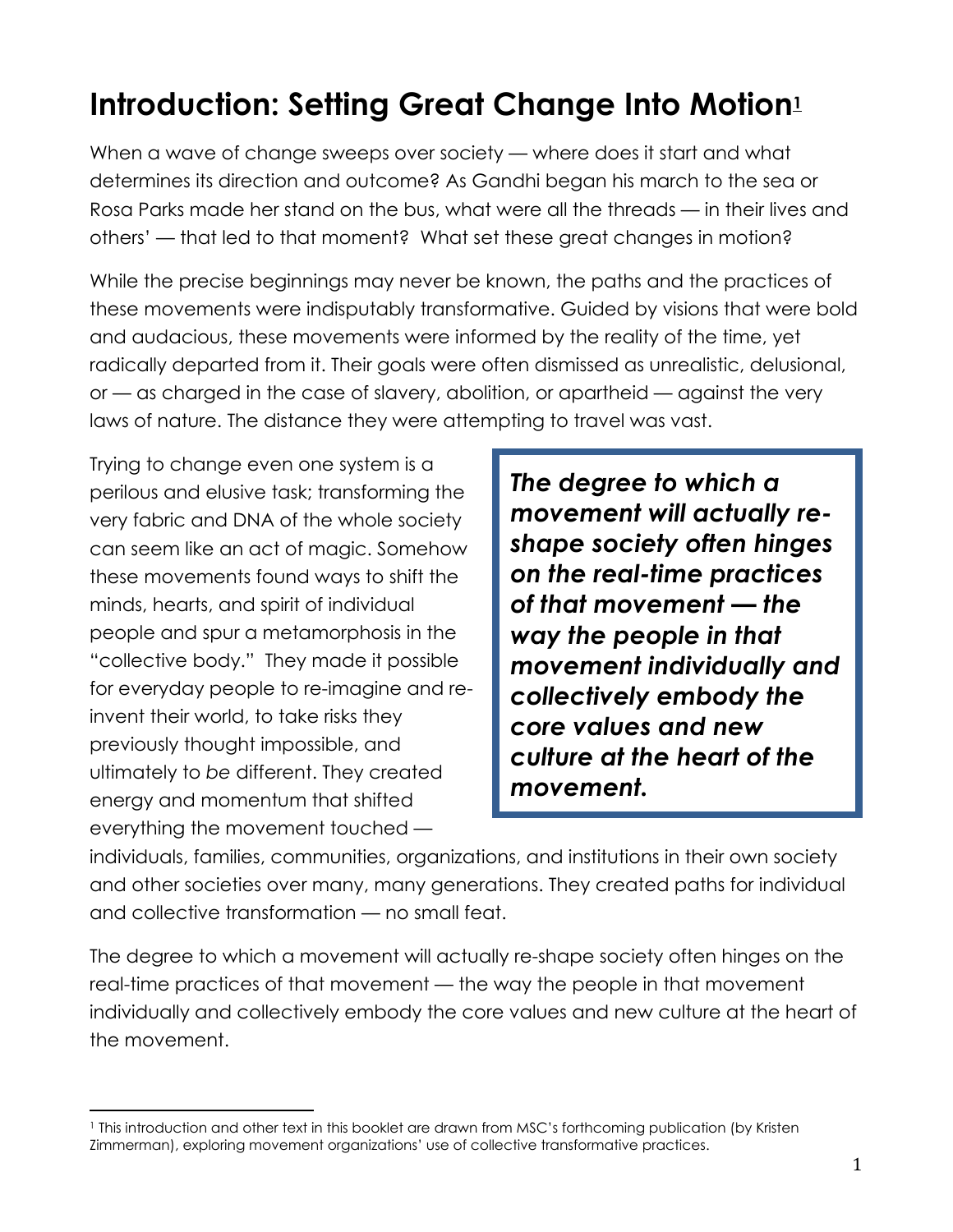### **Movement Pivots: Where Are We Stuck? How Can We Move Forward?**

Pretty much everyone agrees: The changes we need are still bigger than the movements we've built. The challenges we face — ecological disaster, economic inequity, structural racism, to name a few — demand a quality and quantity of response that right now we only glimpse signs of, every now and then.

The present moment is — must be — about social justice being bolder, more alive and more impactful. In order to get in and truly change the game, collectively we need to have the courage to embrace a bold, inspiring vision and align that vision with sharp strategy and discipline. We need to take on the bigger fights, reshape the narrative and lift up our values, inspire and assume support from the majority, collaborate with each other with deep commitment, and bring spirit and culture to both lead and sustain.

**How do we do this?** Using our own experience (both accomplishments and failures), listening to the stories told among our partners and allies, and observing the broader patterns in social movement work today, MSC has sought:

- To name some of the key challenges which exist in US social movement building today,
- To imagine how our work would look and feel if we overcame those challenges, and
- To describe key qualities of movement building that allow us to make the shift from old challenges to new ways of being.

MSC has come to call these five shifts The Movement Pivots. The table on the next page provides a snapshot of the Movement Pivots. We hope that our presentation of these movement pivots contributes to the exciting and soul-searching dialogue happening across so many movements.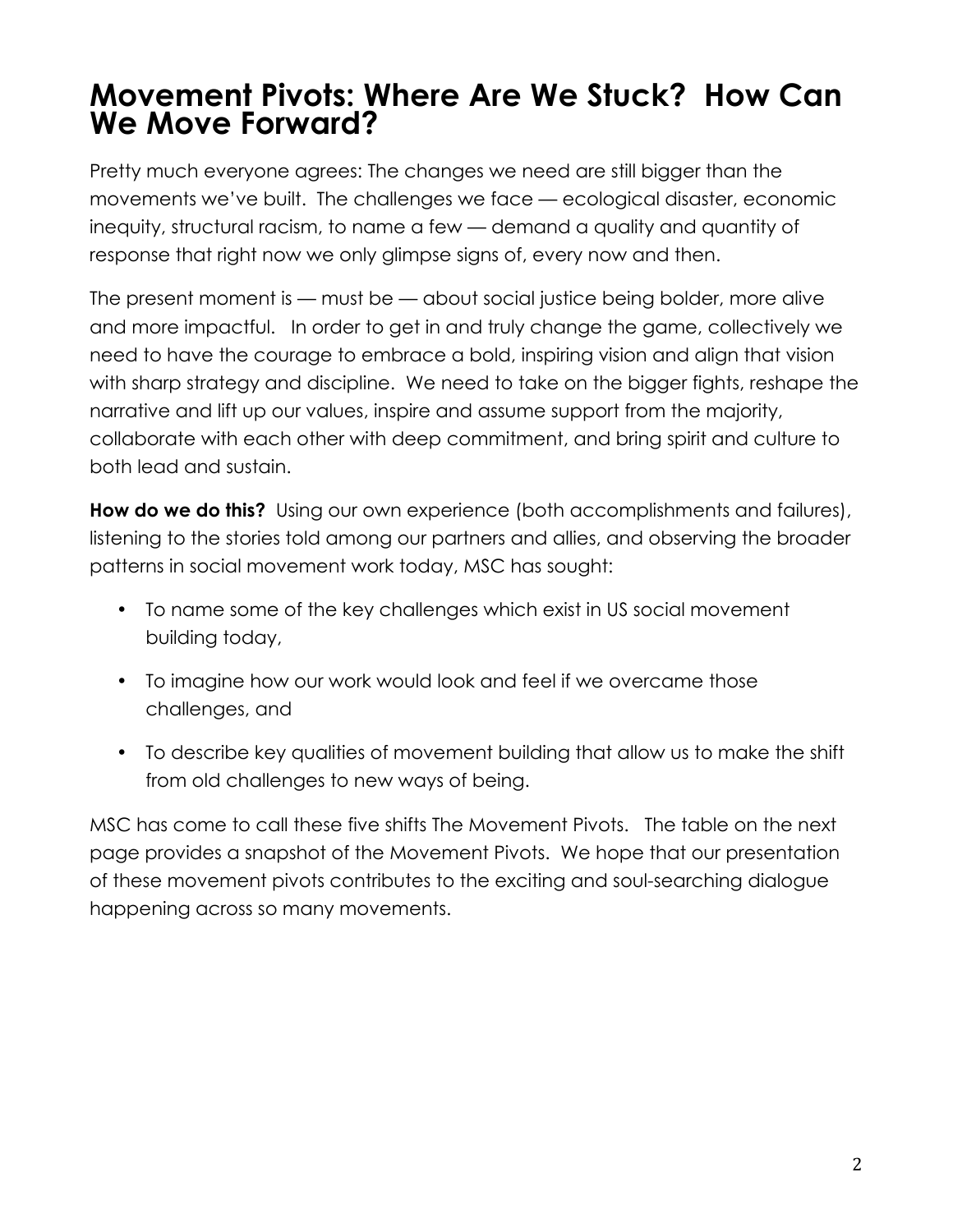## **Five Movement Pivots**

| <b>Movement Challenges:</b><br><b>Where We're Stuck</b>                                              | <b>Movement Strengths:</b><br><b>Where We Can Go</b>                                                                                                            | <b>Effective Movement Building:</b><br><b>How We Can Get There</b>                                                                                                                                 |
|------------------------------------------------------------------------------------------------------|-----------------------------------------------------------------------------------------------------------------------------------------------------------------|----------------------------------------------------------------------------------------------------------------------------------------------------------------------------------------------------|
| <b>Isolation</b>                                                                                     | Interdependence                                                                                                                                                 | <b>Hold Broad Awareness</b>                                                                                                                                                                        |
| Narrow focus; issue<br>fragmentation and<br>geographic isolation.                                    | Acting as one organism;<br>unified, whole.                                                                                                                      | Broad awareness of<br>movement eco-system,<br>relationships, and roles.                                                                                                                            |
| <b>Defensive Stance</b>                                                                              | <b>Offensive Stance</b>                                                                                                                                         | <b>Lead with</b><br><b>Bold Vision and Purpose</b><br>Pro-active; envision beyond<br>what is politically possible;<br>lead with what we want.                                                      |
| Reactive and fighting<br>for reform around the<br>edges.                                             | Shifting the parameters of<br>debate, opening new<br>possibilities, radically<br>transforming ourselves and<br>society.                                         |                                                                                                                                                                                                    |
| Marginalization                                                                                      | <b>Stepping into Power</b>                                                                                                                                      | Ground in People,                                                                                                                                                                                  |
| Those most impacted<br>by systems of<br>oppression are<br>marginalized in the<br>movement.           | Create a new center where<br>we are, grounded in our<br>strengths and most<br>impacted communities.                                                             | <b>Community, and History</b><br>Centralize the leadership<br>and strategies of people of<br>color and other frontline<br>groups; shift power and<br>funding.                                      |
| Competition                                                                                          | <b>Strategic Direction</b>                                                                                                                                      | <b>Align and Move</b>                                                                                                                                                                              |
| Lack of alignment;<br>competition; false<br>dichotomies.                                             | Moving with diverse<br>strategies and functions -<br>all in one direction;<br>irresistible, powerful, bigger<br>than the sum of its parts.                      | Movement level strategy<br>and coordination; acting<br>from a "We"; transcending<br>binaries and finding a third<br>way.                                                                           |
| Control                                                                                              | <b>Creativity</b>                                                                                                                                               | <b>Trust and Innovate</b>                                                                                                                                                                          |
| Pressure to "know"<br>and "succeed"<br>constrain us from<br>thinking creatively and<br>taking risks. | Unexpected solutions that<br>work for the highest good of<br>all; tapping into the great<br>unknowable creative<br>impulse for freshness,<br>beauty, resonance. | Trying on new ideas and<br>approaches; fiercely<br>respecting and paying<br>attention to each other's<br>humanity with curiosity and<br>trust; taking risks, making and<br>learning from mistakes. |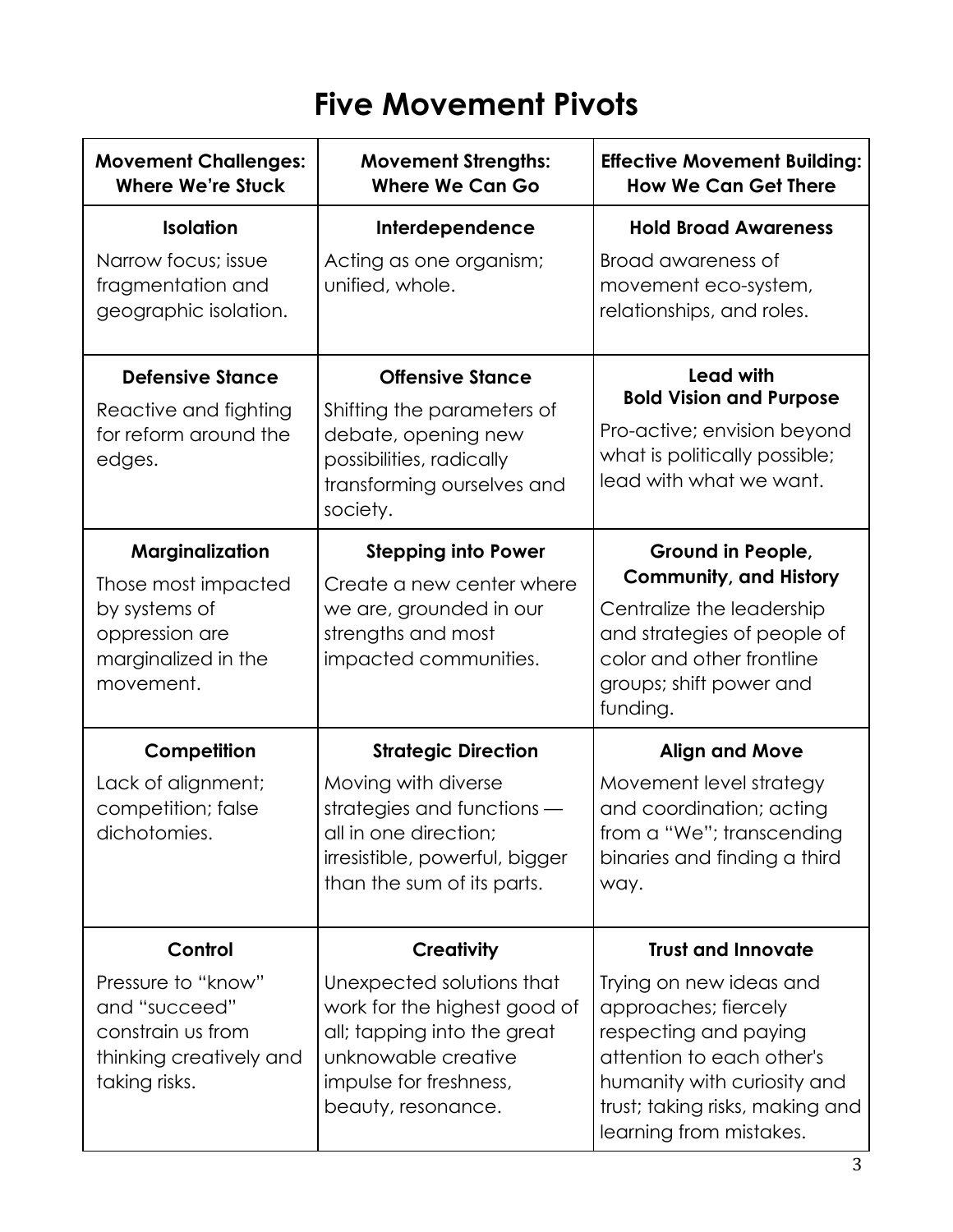### **How Can We Make These Pivots? Five Steps to Collective Impact & Transformative Social Change**

Observing what is working in social justice today, MSC sees five capacities that movement builders can develop to pivot from movement challenges to movement strengths.

### **One: Hold Broad Awareness**

A key aspect of movement building is developing a keen awareness of interdependence, the landscape, and movement eco-system that we inhabit. As movement builders, our job is to know our terrain — the bigger context we are working in — in order to understand our unique role, given our particular mission and gifts.

Groups can overcome challenges of issue and geographic isolation by taking time to talk with likely or unlikely allies and map out the landscapes they could be working in and how other issues intersect with theirs.

### **Two: Lead with Bold Vision and Purpose**

A bold and compelling vision and purpose gives a movement a horizon to aim for and energizes people to cohere and act over the long haul. As movement builders we need to reach beyond what we think is politically feasible or culturally possible at the moment so that we can take a bold, fierce stand to address root causes in inequity, violence, and ecological destruction. While we need to be grounded and pragmatic in our short-term strategy, we also need to be audacious in our long-term vision and goals.

Ultimately we aim to re-imagine and reinvent our world.As movement builders we need to invest as much or more energy in leading and creating new alternatives as we invest in resistance or reform. By focusing our attention towards governance and alternative systems, we pro-actively define and manifest the world we want.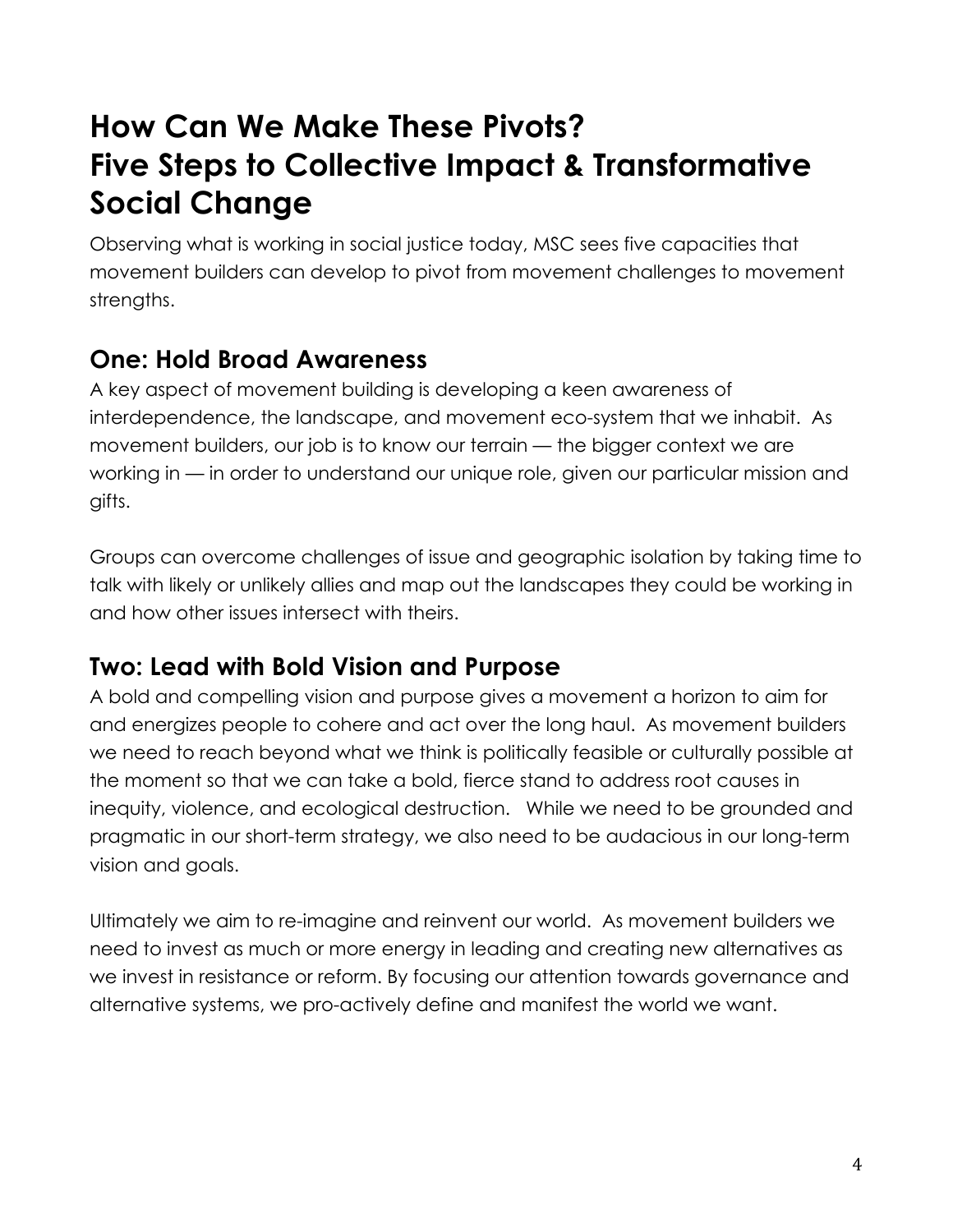### **Three: Ground in People, Communities, and Histories**

Movements are about moving people — individuals, groups, communities, and societies — to action. While we may sometimes think of our work as connecting organizations, the lifeblood of a movement is the relationships and human connections we build with each other. When a movement helps people feel deeply connected to themselves, to each other, to a vision, and to their collective power, it is a strong movement that can be sustained over time for the long haul.

Alliances, networks, and movements are made of people: the connection, trust, quality of relationship, and chemistry are what create the "magic" for strategy to develop, hard work to be sustained, and resilience to transform conflict into opportunity.

The leadership of frontline communities is vital.Part of strengthening our internal connections lies in challenging and disrupting the separation and racism, sexism, classism, and all the other systems of oppression at work within our movements. Without the leadership and perspective of those who have been directly impacted by a problem, we are deeply limited in our ability to make change, particularly transformative change. Frontline communities lift up the root causes of problems, the true consequences of society's structures and policies, as well as the solutions that will benefit us all.

As we hold the leadership of frontline communities, we need to do so without being dogmatic, and without excluding the whole. Rather than feeling and acting small and excluded, frontline communities need to take leadership in bringing ALL of society forward.

#### **Four: Align and Move**

Just as water moves around rocks and moves downhill, we need to find strategies that build on strengths and momentum. In social justice we tend to believe that everything must be a struggle. Of course movement building is hard work, but moving with the flow is better than constantly pushing upstream.

The essence of movement strategy is to build power and achieve wins through aligning around shared purpose and moving together. We need to leverage each stage of work to set us up for the next phase. Movement building is not about